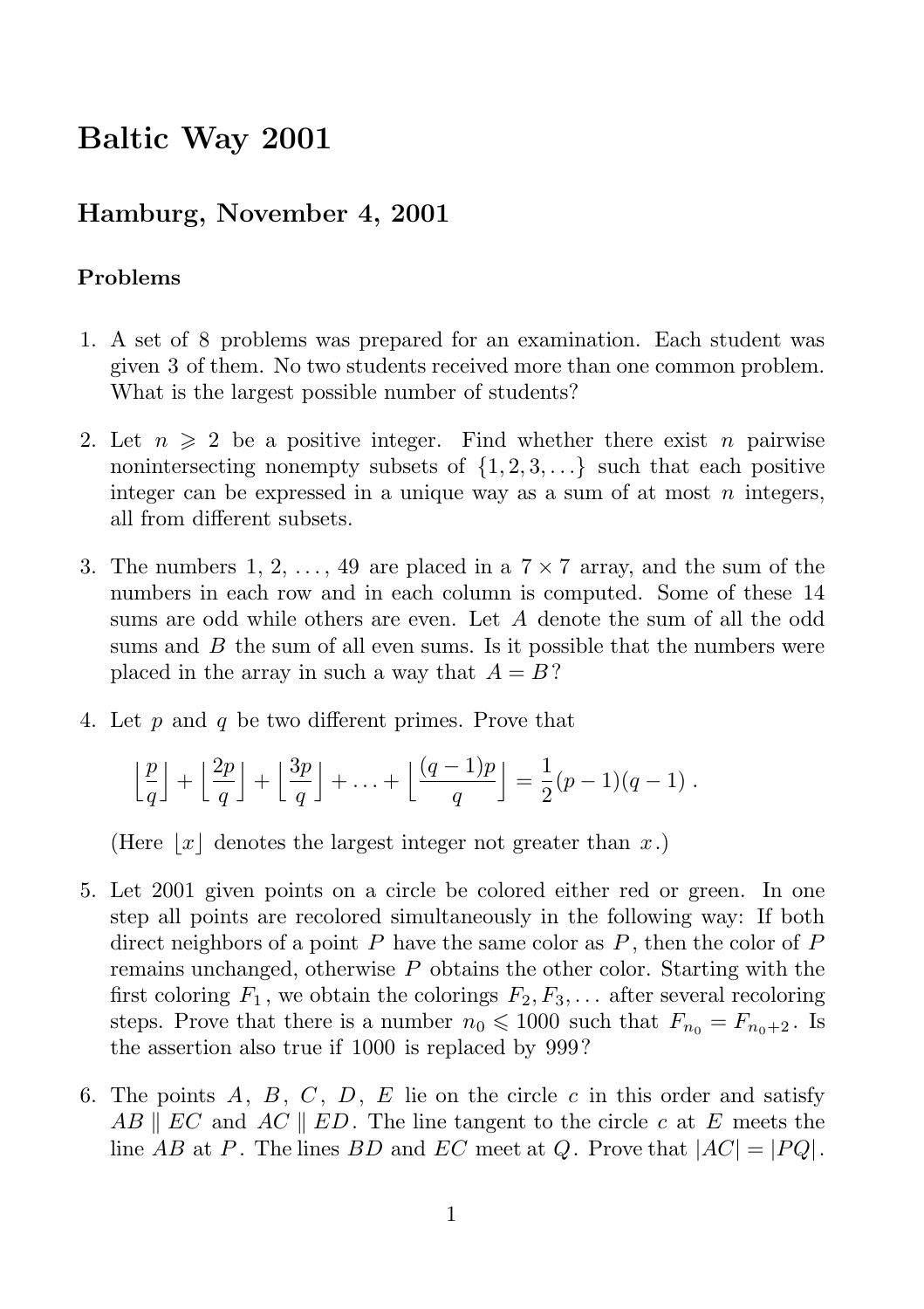7. Given a parallelogram  $ABCD$ . A circle passing through A meets the line segments  $AB$ ,  $AC$  and  $AD$  at inner points  $M$ ,  $K$ ,  $N$ , respectively. Prove that

$$
|AB| \cdot |AM| + |AD| \cdot |AN| = |AK| \cdot |AC|.
$$

8. Let  $ABCD$  be a convex quadrilateral, and let N be the midpoint of  $BC$ . Suppose further that  $\angle AND = 135^\circ$ . Prove that

$$
|AB| + |CD| + \frac{1}{\sqrt{2}} \cdot |BC| \ge |AD|.
$$

- 9. Given a rhombus  $ABCD$ , find the locus of the points  $P$  lying inside the rhombus and satisfying  $\angle APD + \angle BPC = 180^\circ$ .
- 10. In a triangle ABC, the bisector of  $\angle BAC$  meets the side BC at the point D. Knowing that  $|BD| \cdot |CD| = |AD|^2$  and  $\angle ADB = 45^\circ$ , determine the angles of triangle ABC .
- 11. The real-valued function  $f$  is defined for all positive integers. For any integers  $a > 1$ ,  $b > 1$  with  $d = \gcd(a, b)$ , we have

$$
f(ab) = f(d) \cdot \left( f\left(\frac{a}{d}\right) + f\left(\frac{b}{d}\right) \right) ,
$$

Determine all possible values of  $f(2001)$ .

12. Let  $a_1, a_2, \ldots, a_n$  be positive real numbers such that  $\sum_{n=1}^n$  $i=1$  $a_i^3 = 3$  and

$$
\sum_{i=1}^{n} a_i^5 = 5.
$$
 Prove that 
$$
\sum_{i=1}^{n} a_i > \frac{3}{2}.
$$

13. Let  $a_0, a_1, a_2, \ldots$  be a sequence of real numbers satisfying  $a_0 = 1$  and  $a_n = a_{7n/9} + a_{7n/9}$  for  $n = 1, 2, \ldots$  Prove that there exists a positive integer k with  $a_k < \frac{k}{2001!}$ .

(Here  $|x|$  denotes the largest integer not greater than x.)

14. There are 2n cards. On each card some real number  $x, 1 \leq x \leq 2$ , is written (there can be different numbers on different cards). Prove that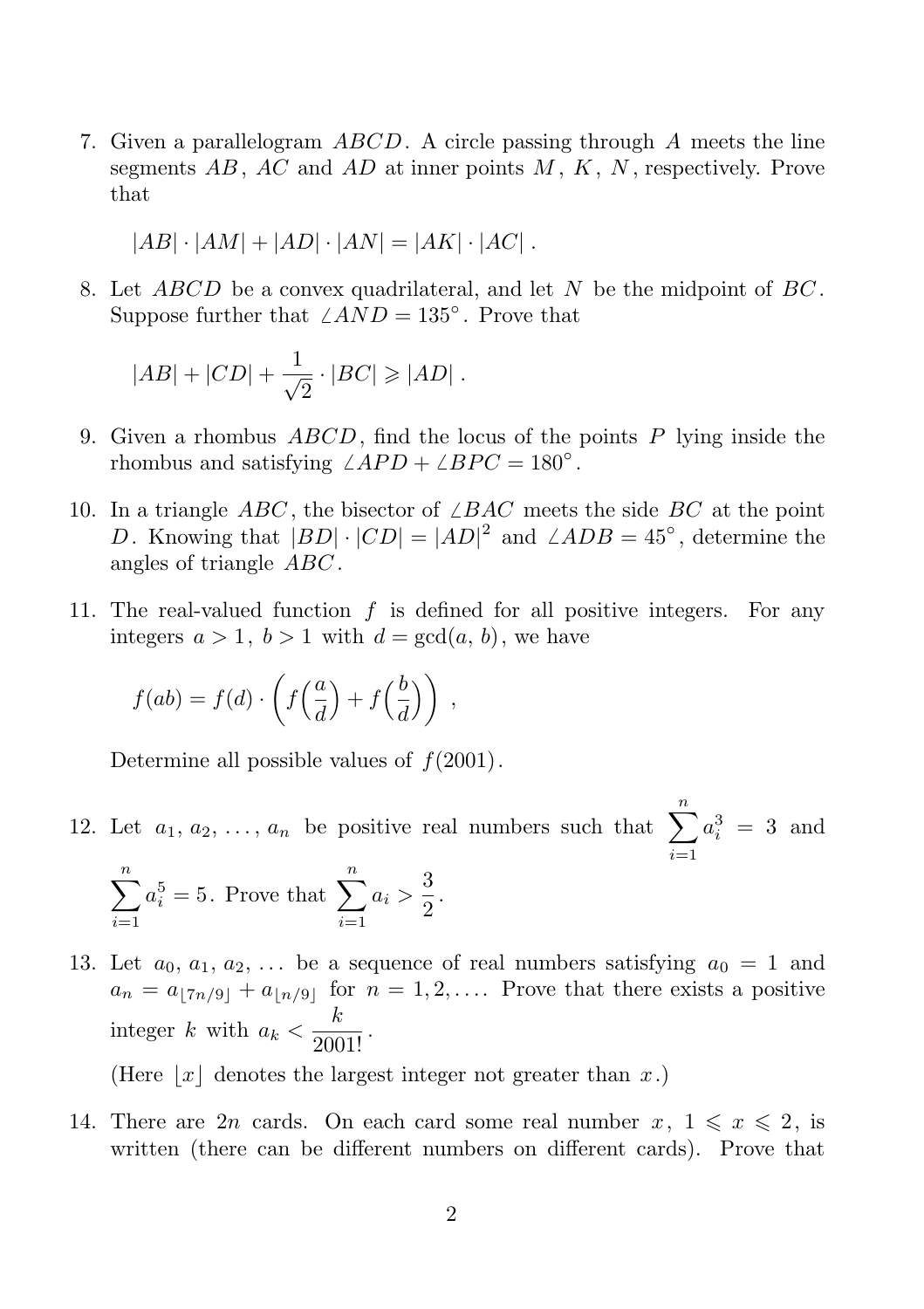the cards can be divided into two heaps with sums  $s_1$  and  $s_2$  so that n  $\frac{n}{n+1} \leqslant \frac{s_1}{s_2}$  $\frac{s_1}{s_2} \leqslant 1.$ 

- 15. Let  $a_0, a_1, a_2, \ldots$  be a sequence of positive real numbers satisfying  $i \cdot a_i^2 \geqslant (i+1) \cdot a_{i-1}a_{i+1}$  for  $i = 1, 2, \ldots$ . Furthermore, let x and y be positive reals, and let  $b_i = xa_i + ya_{i-1}$  for  $i = 1, 2, \ldots$ . Prove that the inequality  $i \cdot b_i^2 > (i+1) \cdot b_{i-1} b_{i+1}$  holds for all integers  $i \ge 2$ .
- 16. Let f be a real-valued function defined on the positive integers satisfying the following condition: For all  $n > 1$  there exists a prime divisor p of n such that

$$
f(n) = f\left(\frac{n}{p}\right) - f(p) .
$$

Given that  $f(2001) = 1$ , what is the value of  $f(2002)$ ?

- 17. Let *n* be a positive integer. Prove that at least  $2^{n-1}+n$  numbers can be chosen from the set  $\{1, 2, 3, ..., 2<sup>n</sup>\}$  such that for any two different chosen numbers x and y,  $x + y$  is not a divisor of  $x \cdot y$ .
- 18. Let a be an odd integer. Prove that  $a^{2^n} + 2^{2^n}$  and  $a^{2^m} + 2^{2^m}$  are relatively prime for all positive integers n and m with  $n \neq m$ .
- 19. What is the smallest positive odd integer having the same number of positive divisors as 360?
- 20. From a sequence of integers  $(a, b, c, d)$  each of the sequences

 $(c, d, a, b), (b, a, d, c), (a+nc, b+n d, c, d), (a+n b, b, c+n d, d)$ 

for arbitrary integer  $n$  can be obtained by one step. Is it possible to obtain  $(3, 4, 5, 7)$  from  $(1, 2, 3, 4)$  through a sequence of such steps?

## Solutions

1. Answer: 8.

Denote the problems by  $A, B, C, D, E, F, G, H$ , then 8 possible problem sets are  $ABC$ ,  $ADE$ ,  $AFG$ ,  $BDG$ ,  $BFH$ ,  $CDH$ ,  $CEF$ ,  $EGH$ . Hence, there could be 8 students.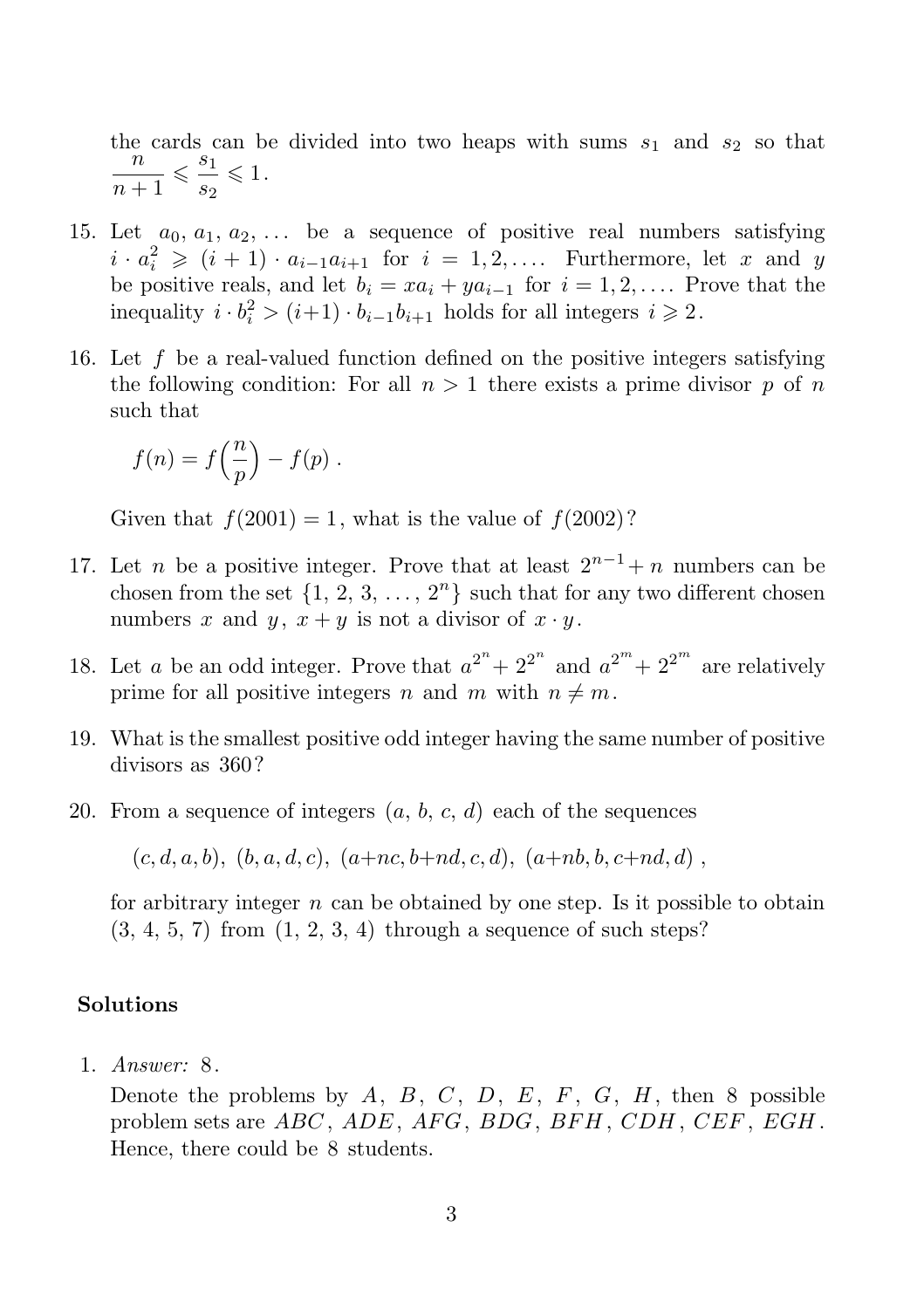Suppose that some problem (e.g.,  $A$ ) was given to 4 students. Then each of these 4 students should receive 2 different "supplementary" problems, and there should be at least 9 problems — a contradiction. Therefore each problem was given to at most 3 students, and there were at most  $8 \cdot 3 = 24$ "awardings" of problems. As each student was "awarded" 3 problems, there were at most 8 students.

2. Answer: yes.

Let  $A_1$  be the set of positive integers whose only non-zero digits may be the 1-st, the  $(n+1)$ -st, the  $(2n+1)$ -st etc. from the end;  $A_2$  be the set of positive integers whose only non-zero digits may be the 2-nd, the  $(n + 2)$ nd, the  $(2n+2)$ -nd etc. from the end, and so on. The sets  $A_1, A_2, \ldots, A_n$ have the required property.

Remark. This problem is quite similar to problem 18 from Baltic Way 1997.

3. Answer: no.

If this were possible, then  $2 \cdot (1 + \ldots + 49) = A + B = 2B$ . But B is even since it is the sum of even numbers, whereas  $1 + \ldots + 49 = 25 \cdot 49$  is odd. This is a contradiction.

4. The line  $y = \frac{p}{q}$  $\frac{d^2}{q}x$  contains the diagonal of the rectangle with vertices  $(0,0)$ ,  $(q, 0)$ ,  $(q, p)$  and  $(0, p)$  and passes through no points with integer coordinates in the interior of that rectangle. For  $k = 1, 2, \ldots, q-1$  the summand  $\left|\frac{kp}{l}\right|$  counts the number of interior points of the rectangle lying below the q diagonal  $y = \frac{p}{q}$  $\frac{P}{q}x$  and having x-coordinate equal to k. Therefore the sum in consideration counts all interior points with integer coordinates below the diagonal, which is exactly half the number of all points with integer coordinates in the interior of the rectangle, i.e.  $\frac{1}{2}$  $\frac{1}{2} \cdot (p-1)(q-1)$ .

Remark. The integers  $p$  and  $q$  need not be primes: in the solution we only used the fact that they are coprime.

5. Answer: no.

Let the points be denoted by 1, 2, ..., 2001 such that i, j are neighbors if  $|i-j|=1$  or  $\{i, j\} = \{1, 2001\}$ . We say that k points form a monochromatic segment of length  $k$  if the points are consecutive on the circle and if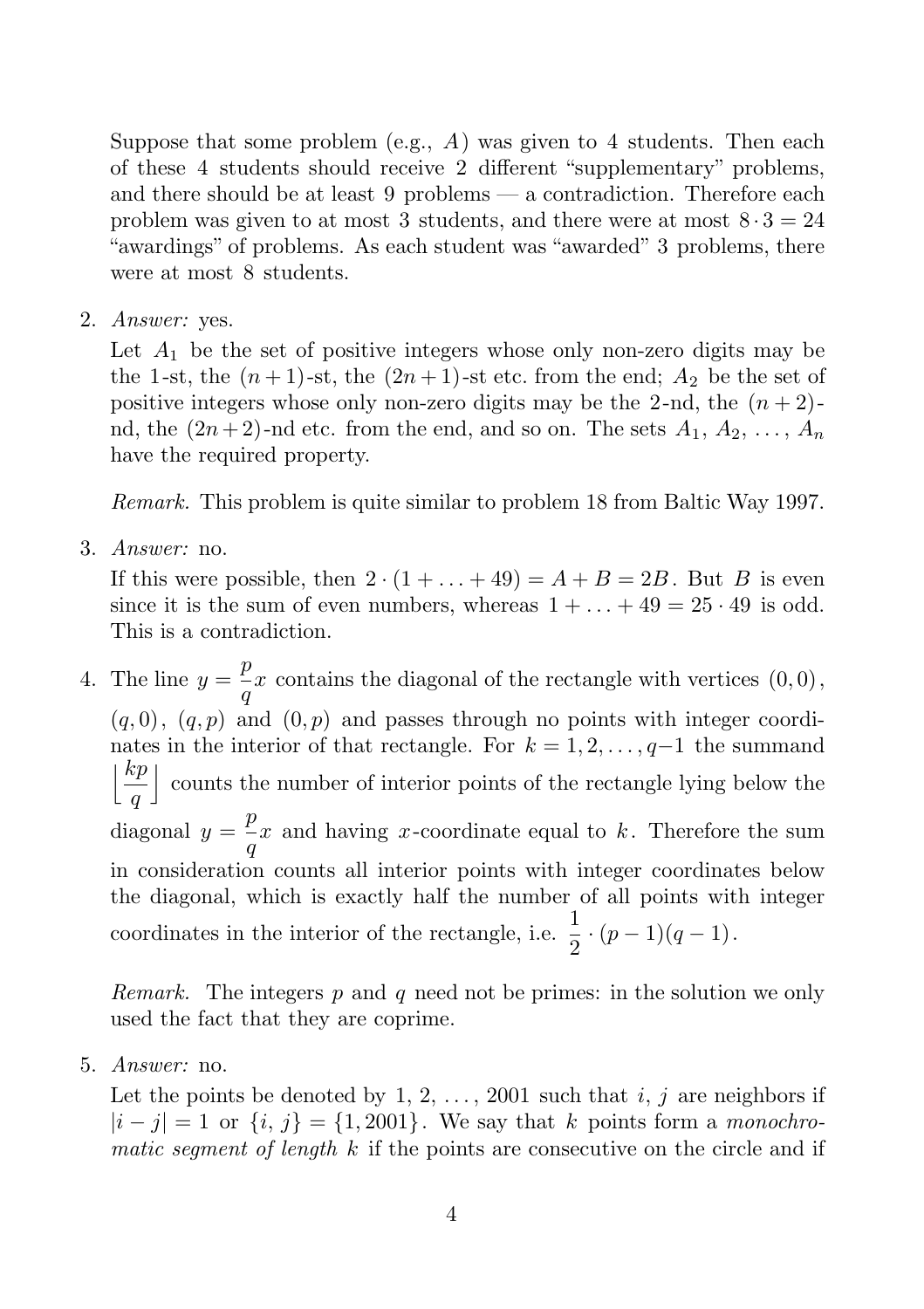they all have the same color. For a coloring  $F$  let  $d(F)$  be the maximum length of a monochromatic segment. Note that  $d(F_n) > 1$  for all n since 2001 is odd. If  $d(F_1) = 2001$  then all points have the same color, hence  $F_1 = F_2 = F_3 = \dots$  and we can choose  $n_0 = 1$ . Thus, let  $1 < d(F_1) < 2001$ . Below we shall prove the following implications:

If 
$$
3 < d(F_n) < 2001
$$
, then  $d(F_{n+1}) = d(F_n) - 2$  ; (1)

If 
$$
d(F_n) = 3
$$
, then  $d(F_{n+1}) = 2$ ;  $(2)$ 

If 
$$
d(F_n) = 2
$$
, then  $d(F_{n+1}) = d(F_n)$  and  $F_{n+2} = F_n$  ; (3)

From (1) and (2) it follows that  $d(F_{1000}) \leq 2$ , hence by (3) we have  $F_{1000} = F_{1002}$ . Moreover, if  $F_1$  is the coloring where 1 is colored red and all other points are colored green, then  $d(F_1) = 2000$  and thus  $d(F_1) > d(F_2) > \ldots > d(F_{1000}) = 2$  which shows that, for all  $n < 1000, F_n \neq F_{n+2}$  and thus 1000 cannot be replaced by 999.

It remains to prove (1)–(3). Let  $(i+1,\ldots,i+k)$  be a longest monochromatic segment for  $F_n$  (considering the labels of the points modulo 2001). Then  $(i + 2, \ldots, i + k - 1)$  is a monochromatic segment for  $F_{n+1}$  and thus  $d(F_{n+1}) \geq d(F_n) - 2$ . Moreover, if  $(i + 1, ..., i + k)$  is a longest monochromatic segment for  $F_{n+1}$  where  $k \geqslant 3$ , then  $(i, \ldots, i + k + 1)$  is a monochromatic segment for  $F_n$ . From this and  $F_{n+1} > 1$  the implications (1) and (2) clearly follow. For proof of (3) note that if  $d(F_n) \leq 2$  then  $F_{n+1}$  is obtained from  $F_n$  by changing the colour of all points.





Figure 1

6. The arcs  $BC$  and  $AE$  are of equal length (see Figure 1). Also, since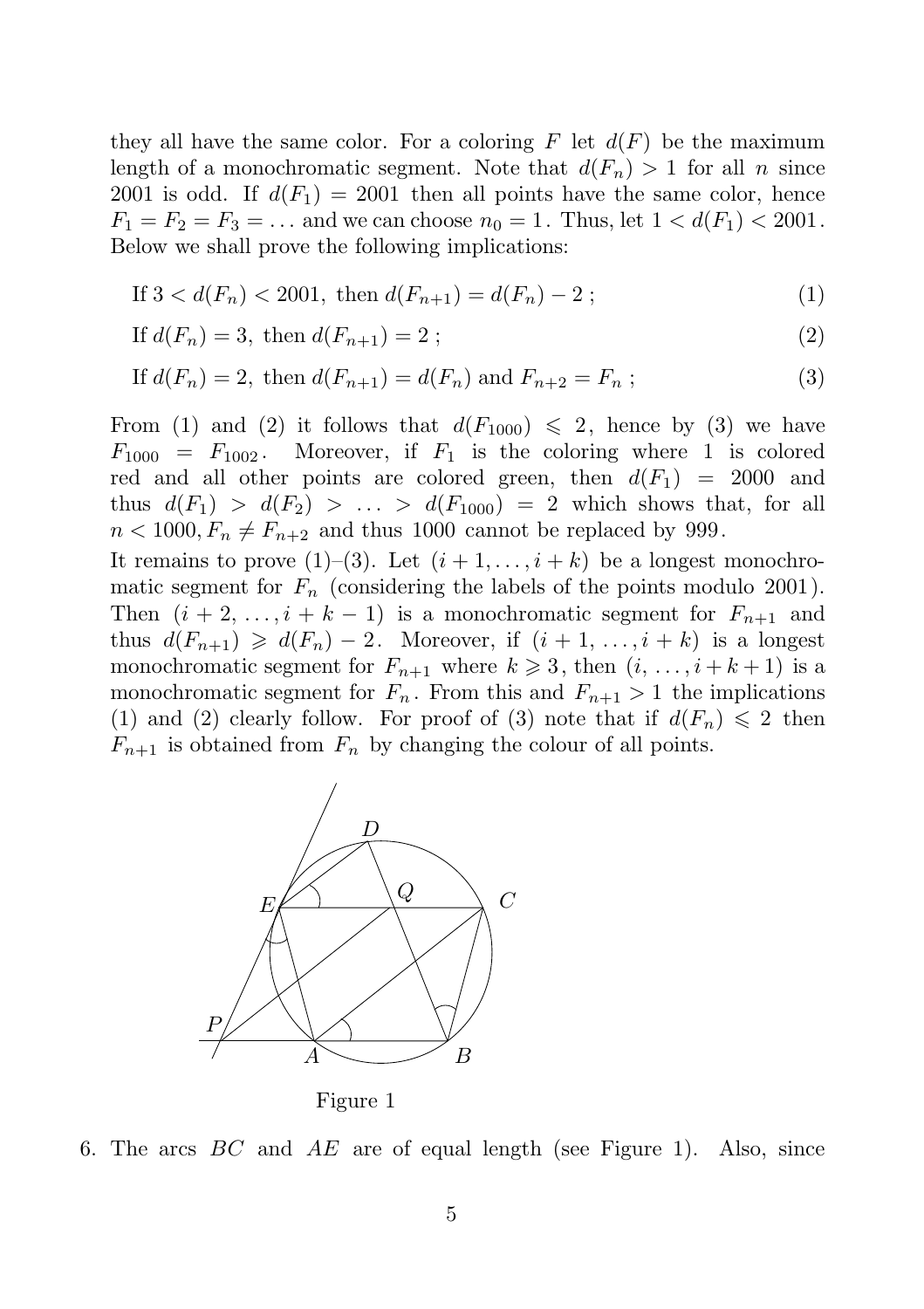AB ||  $EC$  and  $ED$  ||  $AC$ , we have  $\angle CAB = \angle DEC$  and the arcs DC and BC are of equal length. Since PE is tangent to c and  $|AE| = |DC|$ , then  $\angle PEA = \angle DBC = \angle QBC$ . As ABCD is inscribed in c, we have  $\angle QCB = 180^\circ - \angle EAB = \angle PAE$ . Also, ABCD is an isosceles trapezium, whence  $|AE| = |BC|$ . So the triangles  $APE$  and  $CQB$  are congruent, and  $|QC| = |PA|$ . Now  $PACQ$  is a quadrilateral with a pair of opposite sides equal and parallel. So  $PACQ$  is a parallelogram, and  $|PQ| = |AC|$ .

7. Let X be the point on segment AC such that  $\angle ADX = \angle AKN$ , then

$$
\angle AXD = \angle ANK = 180^{\circ} - \angle AMK
$$

(see Figure 2). Triangles  $NAK$  and  $XAD$  are similar, having two pairs of stauehangles, hence  $|AX| = \frac{|AN| \cdot |AD|}{|AK|}$ PSfrag replacement parameters, hence  $|AX| = \frac{|AX| - |AB|}{|AK|}$ . Since triangles MAK and XCD are also similar, we have  $|CX| = \frac{|AM| \cdot |CD|}{|AK|}$  $\frac{A|\cdot|CD|}{|AK|} = \frac{|AM|\cdot|AB|}{|AK|}$  $\frac{|A| + |A|}{|AK|}$  and  $|AM| \prod_{i}AB| + |AN| \cdot |AD| = (|AX| + |CX|) \cdot |AK| = |AC| \cdot |AK|.$ A B  $\mathcal{C}_{0}^{(n)}$  $\,p_{\!f}$ E  $\overline{Q}$ P  $A \setminus$  and  $/M$  and  $B$  $\frac{D}{\sqrt{C}}$ M N K X

Figure 2

8. Let X be the point symmetric to B with respect to  $AN$ , and let Y be the point symmetric to  $C$  with respect to  $DN$  (see Figure 3). Then

$$
\angle XNY = 180^{\circ} - 2 \cdot (180^{\circ} - 135^{\circ}) = 90^{\circ}
$$

and  $|NX| = |NY| = \frac{|BC|}{2}$  $\frac{3C}{2}$ . Therefore,  $|XY| = \frac{|BC|}{\sqrt{2}}$ . Moreover, we have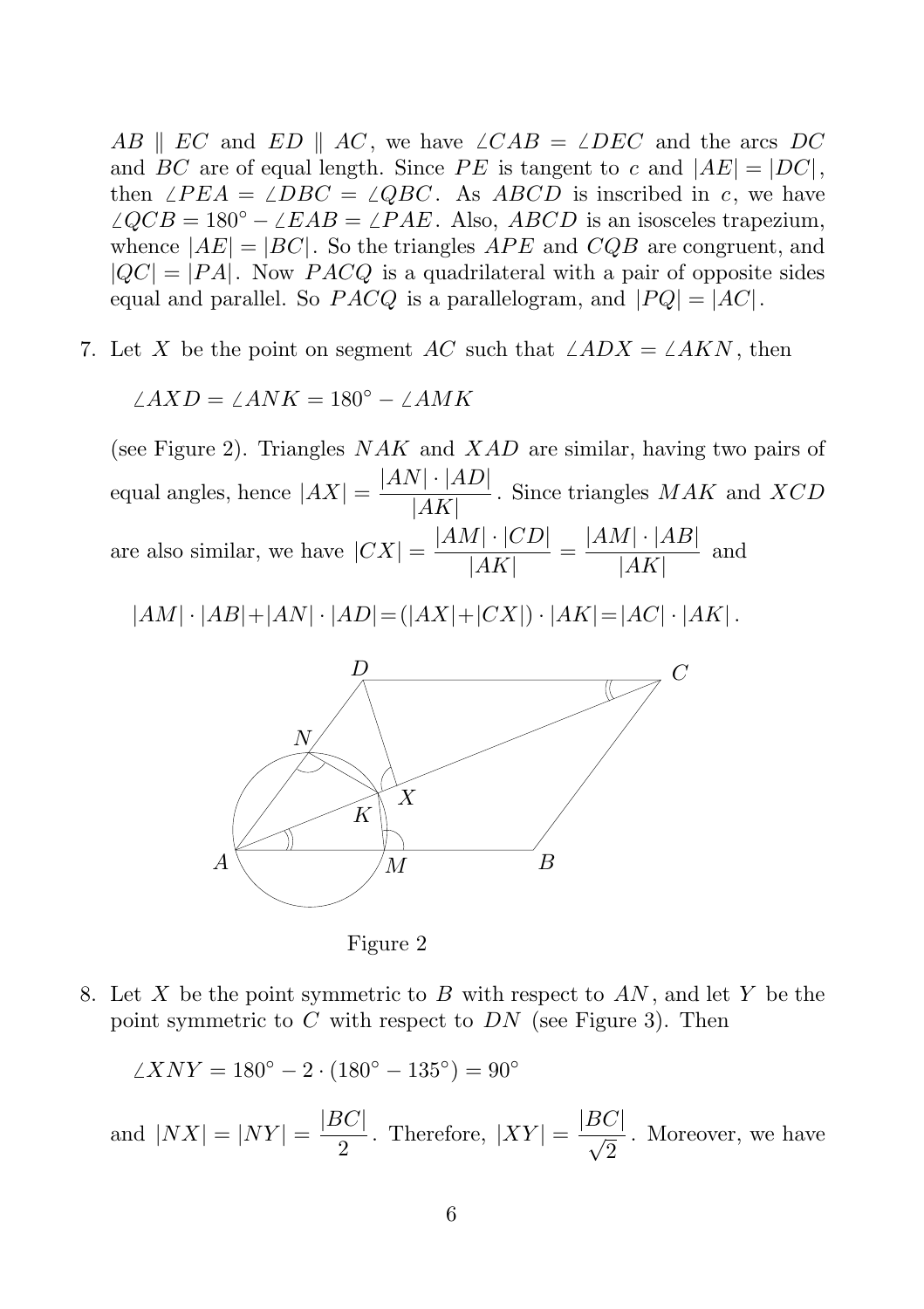$|AX| = |AB|$  and  $|DY| = |DC|$ . Consequently,

$$
|AD| \le |AX| + |XY| + |YD| = |AB| + \frac{|BC|}{\sqrt{2}} + |DC|.
$$



9. *Qnswer:* the locus of the points  $P$  is the union of the diagonals  $AC$  and  $\not\!\!BD$  .

Let  $Q$  be a point such that  $PQCD$  is a parallelogram (see Figure 4). Then **ABQP** is also a parallelogram. From the equality  $\angle APD + \angle BPC = 180°$ if follows that  $\angle BQC + \angle BPC = 180^\circ$ , so the points B, Q, C, P lie *Dh* a common circle. Therefore,  $\angle PBC = \angle PQC = \angle PDC$ , and since  $|ABC| = |CD|$ , we obtain that  $\angle CPB = \angle CPD$  or  $\angle CPB + \angle CPD = 180^\circ$ . Mence, the point  $P$  lies on the segment  $AC$  or on the segment  $BD$ . K





Conversely, any point  $P$  lying on the diagonal  $AC$  satisfies the equation  $\angle BPC = \angle DPC$ . Therefore,  $\angle APD + \angle BPC = 180^\circ$ . Analogously, we show that the last equation holds if the point  $P$  lies on the diagonal  $BD$ .

10. Answer:  $\angle BAC = 60^{\circ}$ ,  $\angle ABC = 105^{\circ}$  and  $\angle ACB = 15^{\circ}$ .

Suppose the line  $AD$  meets the circumcircle of triangle  $ABC$  at A and E (see Figure 5). Let  $M$  be the midpoint of  $BC$  and  $O$  the circumcentre of triangle ABC. Since the arcs BE and  $EC$  are equal, then the points O, M, E are collinear and  $OE$  is perpendicular to  $BC$ . From the equality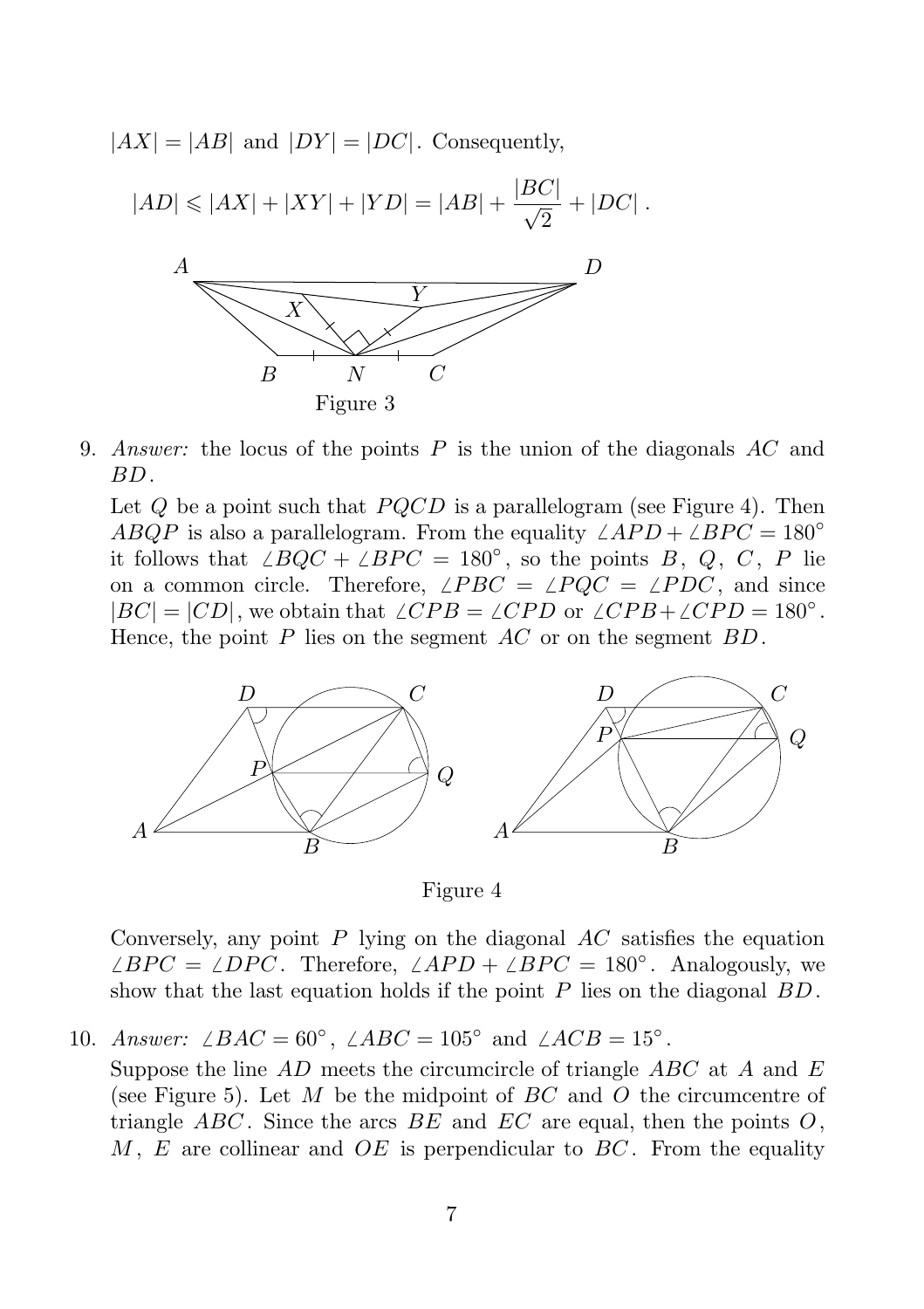$\angle CDE \frac{M}{N} \angle ADB = 45^\circ$  it follows that  $\angle AEO = 45^\circ$ . Since  $|AO| = |EO|$ , we have  $\chi^N_{\vec{k}}$  AOE = 90° and AO || DM. From the equality  $|BD| \cdot |CD| = |AD|^2$  we obtain  $|AD| = |DE|$ , which implies that  $|OM| = |ME|$ . Therefore  $|BO| = |BE|$  and also  $|BO| = |EO|$ . Hence the triangle *BOE* is equilateral. This gives  $\angle BAE = 30^\circ$ , so  $\angle BAC = ABC \frac{B}{C}$  60°. Summing up the angles of the triangle ABD we obtain  $\angle ABC = \frac{C}{D} 105^\circ$  and from this  $\angle ACB = 15^\circ$ . B  $\overline{C}$  $\overline{D}$ X B  $\mathcal{D}$ 



Figure 5

11. Answer: 0 and  $\frac{1}{2}$ .

 $\mathbf{I}$ A

Obviously the constant functions  $f(n) = 0$  and  $f(n) = \frac{1}{2}$  $\frac{1}{2}$  provide solutions. We show that there are no other solutions. Assume  $f(2001) \neq 0$ . Since  $2001 = 3 \cdot 667$  and  $gcd(3, 667) = 1$ , then

 $f(2001) = f(1) \cdot (f(3) + f(667))$ ,

and  $f(1) \neq 0$ . Since gcd(2001, 2001) = 2001 then

 $f(2001^2) = f(2001)(2 \cdot f(1)) \neq 0$ .

Also gcd $(2001, 2001^3) = 2001$ , so

$$
f(20014) = f(2001) \cdot (f(1) + f(20012)) = f(1)f(2001)(1 + 2f(2001))
$$
.

On the other hand,  $gcd(2001^2, 2001^2) = 2001^2$  and

$$
f(20014) = f(20012) \cdot (f(1) + f(1)) = 2f(1)f(20012) = 4f(1)2 f(2001).
$$

So  $4f(1) = 1 + 2f(2001)$  and  $f(2001) = 2f(1) - \frac{1}{2}$  $\frac{1}{2}$ . Exactly the same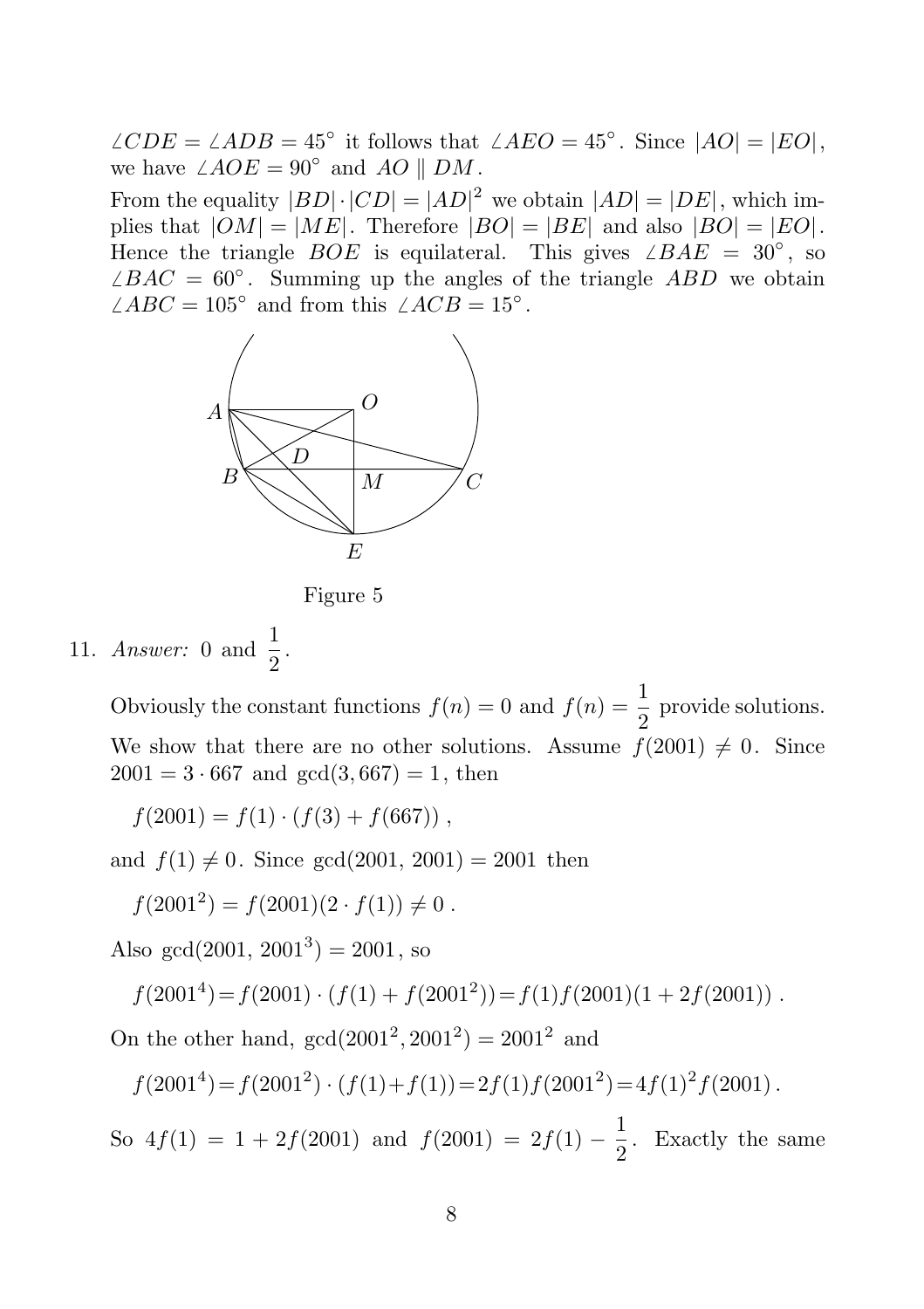argument starting from  $f(2001^2) \neq 0$  instead of  $f(2001)$  shows that  $f(2001^2) = 2f(1) - \frac{1}{2}$  $\frac{1}{2}$ . So  $2f(1) - \frac{1}{2}$  $\frac{1}{2} = 2f(1)\left(2f(1) - \frac{1}{2}\right)$ 2 ´ . Since  $2f(1) - \frac{1}{2}$  $\frac{1}{2}$  =  $f(2001) \neq 0$ , we have  $f(1) = \frac{1}{2}$  $\frac{1}{2}$ , which implies  $f(2001) = 2f(1) - \frac{1}{2}$  $\frac{1}{2} = \frac{1}{2}$  $\frac{1}{2}$ .

12. By Hölder's inequality,

$$
\sum_{i=1}^n a^3 = \sum_{i=1}^n (a_i \cdot a_i^2) \leqslant \left(\sum_{i=1}^n a_i^{5/3}\right)^{3/5} \cdot \left(\sum_{i=1}^n (a_i^2)^{5/2}\right)^{2/5}.
$$

We will show that

$$
\sum_{i=1}^{n} a_i^{5/3} \leqslant \left(\sum_{i=1}^{n} a_i\right)^{5/3}.
$$
\nLet  $S = \sum_{i=1}^{n} a_i$ , then (4) is equivalent to

\n
$$
\sum_{i=1}^{n} \left(\frac{a_i}{S}\right)^{5/3} \leqslant 1 = \sum_{i=1}^{n} \frac{a_i}{S},
$$
\nwhich holds since  $0 < \frac{a_i}{S} \leqslant 1$  and  $\frac{5}{3} > 1$  yield  $\left(\frac{a_i}{S}\right)^{5/3} \leqslant \frac{a_i}{S}$ . So,

$$
\sum_{i=1}^{n} a_i^3 \leqslant \left(\sum_{i=1}^{n} a_i\right) \cdot \left(\sum_{i=1}^{n} a_i^5\right)^{2/5},
$$

which gives  $\sum_{n=1}^{\infty}$  $i=1$  $a_i \geqslant \frac{3}{5}$  $\frac{3}{5^{2/5}} > \frac{3}{2}$  $\frac{3}{2}$ , since  $2^5 > 5^2$  and hence  $2 > 5^{2/5}$ .

13. Consider the equation

$$
\left(\frac{7}{9}\right)^x + \left(\frac{1}{9}\right)^x = 1.
$$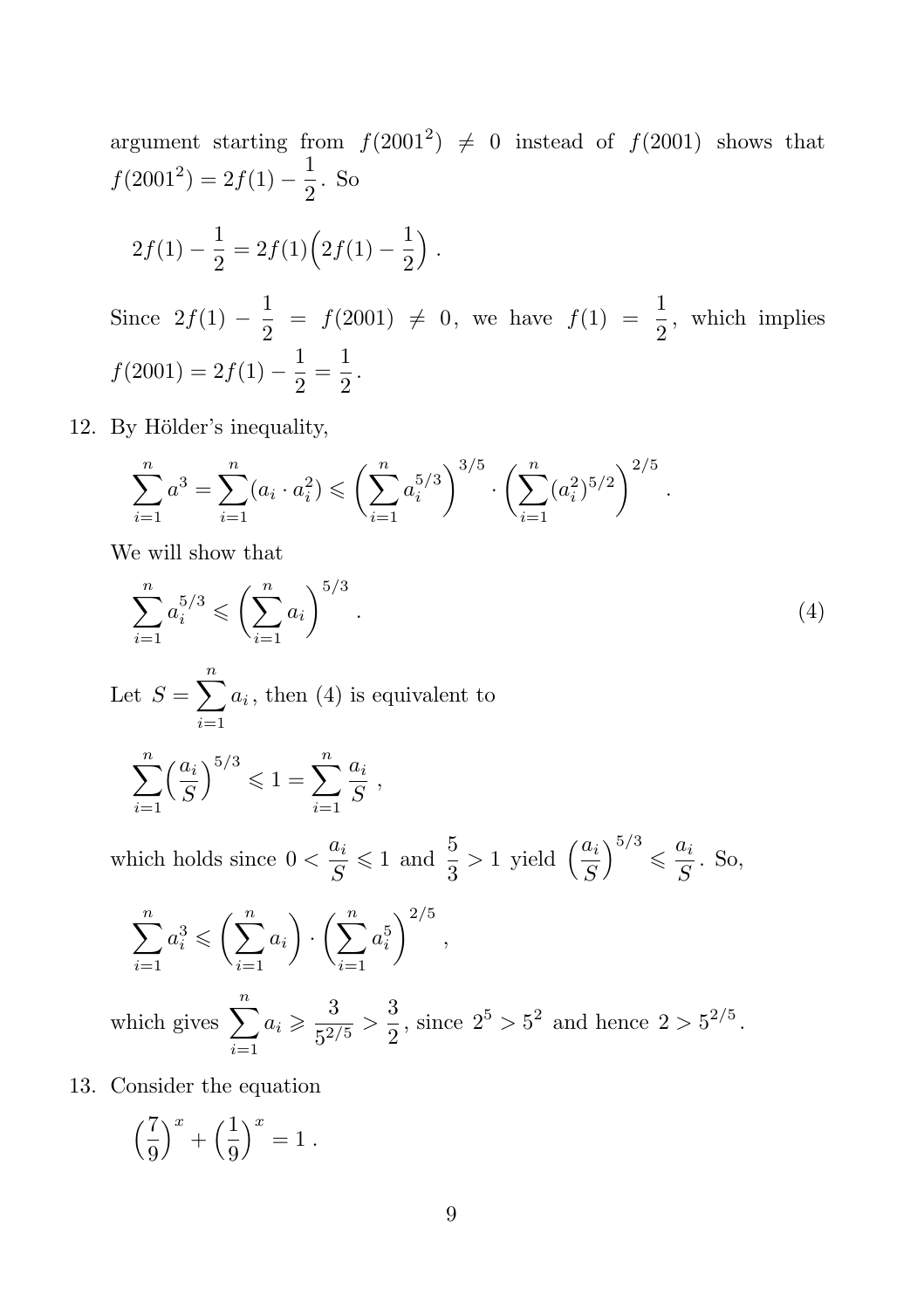It has a root 
$$
\frac{1}{2} < \alpha < 1
$$
, because  $\sqrt{\frac{7}{9}} + \sqrt{\frac{1}{9}} = \frac{\sqrt{7} + 1}{3} > 1$  and  $\frac{7}{9} + \frac{1}{9} < 1$ .

We will prove that  $a_n \leq M \cdot n^{\alpha}$  for some  $M > 0$  — since  $\frac{n^{\alpha}}{n}$  $\frac{c}{n}$  will be arbitrarily small for large enough  $n$ , the claim follows from this immediately. We choose M so that the inequality  $a_n \leq M \cdot n^{\alpha}$  holds for  $1 \leq n \leq 8$ ; since for  $n \geq 9$  we have  $1 < \lceil 7n/9 \rceil < n$  and  $1 \leqslant \lceil n/9 \rceil < n$ , it follows by induction that

$$
a_n = a_{[7n/9]} + a_{[n/9]} \leq M \cdot \left[\frac{7n}{9}\right]^\alpha + M \cdot \left[\frac{n}{9}\right]^\alpha \leq
$$
  
 
$$
\leq M \cdot \left(\frac{7n}{9}\right)^\alpha + M \cdot \left(\frac{n}{9}\right)^\alpha = M \cdot n^\alpha \cdot \left(\left(\frac{7}{9}\right)^\alpha + \left(\frac{1}{9}\right)^\alpha\right) = M \cdot n^\alpha.
$$

14. Let the numbers be  $x_1 \leq x_2 \leq \ldots \leq x_{2n-1} \leq x_{2n}$ . We will show that the choice  $s_1 = x_1 + x_3 + x_5 + \cdots + x_{2n-1}$  and  $s_2 = x_2 + x_4 + \cdots + x_{2n}$  solves the problem. Indeed, the inequality  $\frac{s_1}{s_1}$  $\frac{s_1}{s_2} \leq 1$  is obvious and we have

$$
\frac{s_1}{s_2} = \frac{x_1 + x_3 + x_5 + \dots + x_{2n-1}}{x_2 + x_4 + x_6 + \dots + x_{2n}} = \frac{(x_3 + x_5 + \dots + x_{2n-1}) + x_1}{(x_2 + x_4 + \dots + x_{2n-2}) + x_{2n}} \geq \frac{(x_3 + x_5 + \dots + x_{2n-1}) + 1}{(x_2 + x_4 + \dots + x_{2n-2}) + 2} \geq \frac{(x_2 + x_4 + \dots + x_{2n-2}) + 1}{(x_2 + x_4 + \dots + x_{2n-2}) + 2} = 1 - \frac{1}{(x_2 + x_4 + \dots + x_{2n-2}) + 2} \geq 1 - \frac{1}{(n-1) + 2} = \frac{n}{n+1}.
$$

15. Let  $i \geqslant 2$ . We are given the inequalities

$$
(i-1) \cdot a_{i-1}^2 \geqslant i \cdot a_i a_{i-2} \tag{5}
$$

and

$$
i \cdot a_i^2 \geqslant (i+1) \cdot a_{i+1} a_{i-1} . \tag{6}
$$

Multiplying both sides of (6) by  $x^2$ , we obtain

$$
i \cdot x^2 \cdot a_i^2 \geq (i+1) \cdot x^2 \cdot a_{i+1} a_{i-1} . \tag{7}
$$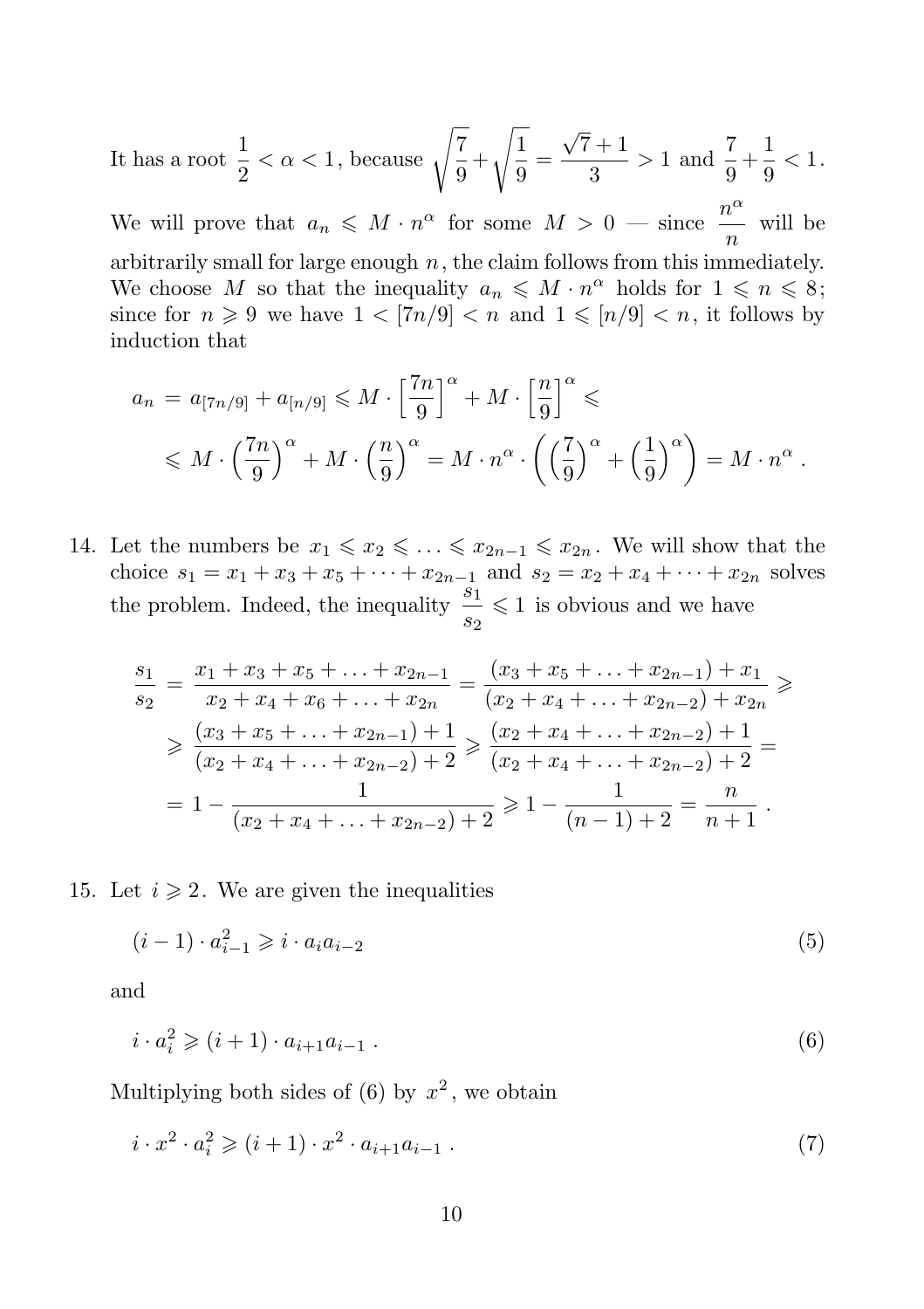By  $(5)$ ,

$$
\frac{a_{i-1}^2}{a_i a_{i-2}} \geqslant \frac{i}{i-1} = 1 + \frac{1}{i-1} > 1 + \frac{1}{i} = \frac{i+1}{i} ,
$$

which implies

$$
i \cdot y^2 \cdot a_{i-1}^2 > (i+1) \cdot y^2 \cdot a_i a_{i-2} . \tag{8}
$$

Multiplying (5) and (6), and dividing both sides of the resulting inequality by  $ia_ia_{i-1}$ , we get

$$
(i-1) \cdot a_i a_{i-1} \geq (i+1) \cdot a_{i+1} a_{i-2} .
$$

Adding  $(i + 1)a_i a_{i-1}$  to both sides of the last inequality and multiplying both sides of the resulting inequality by  $xy$  gives

$$
i \cdot 2xy \cdot a_i a_{i-1} \geq (i+1) \cdot xy \cdot (a_{i+1} a_{i-2} + a_i a_{i-1}). \tag{9}
$$

Finally, adding up (7), (8) and (9) results in

$$
i \cdot (xa_i + ya_{i-1})^2 > (i+1) \cdot (xa_{i+1} + ya_i)(xa_{i-1} + ya_{i-2}),
$$

which is equivalent to the claim.

16. Answer: 2.

For any prime p we have  $f(p) = f(1) - f(p)$  and thus  $f(p) = \frac{f(1)}{2}$  $\frac{1}{2}$ . If n is a product of two primes p and q, then  $f(n) = f(p) - f(q)$  or  $f(n) = f(q) - f(p)$ , so  $f(n) = 0$ . By the same reasoning we find that if n is a product of three primes, then there is a prime  $p$  such that

$$
f(n) = f\left(\frac{n}{p}\right) - f(p) = -f(p) = -\frac{f(1)}{2}.
$$

By simple induction we can show that if  $n$  is the product of  $k$  primes, then  $f(n) = (2 - k) \cdot \frac{f(1)}{2}$  $\frac{1}{2}$ . In particular,  $f(2001) = f(3 \cdot 23 \cdot 29) = 1$  so  $f(1) = -2$ . Therefore,  $f(2002) = f(2 \cdot 7 \cdot 11 \cdot 13) = -f(1) = 2$ .

17. We choose the numbers 1, 3, 5, ...,  $2^{n} - 1$  and 2, 4, 8, 16, ...,  $2^{n}$ , i.e. all odd numbers and all powers of 2. Consider the three possible cases.